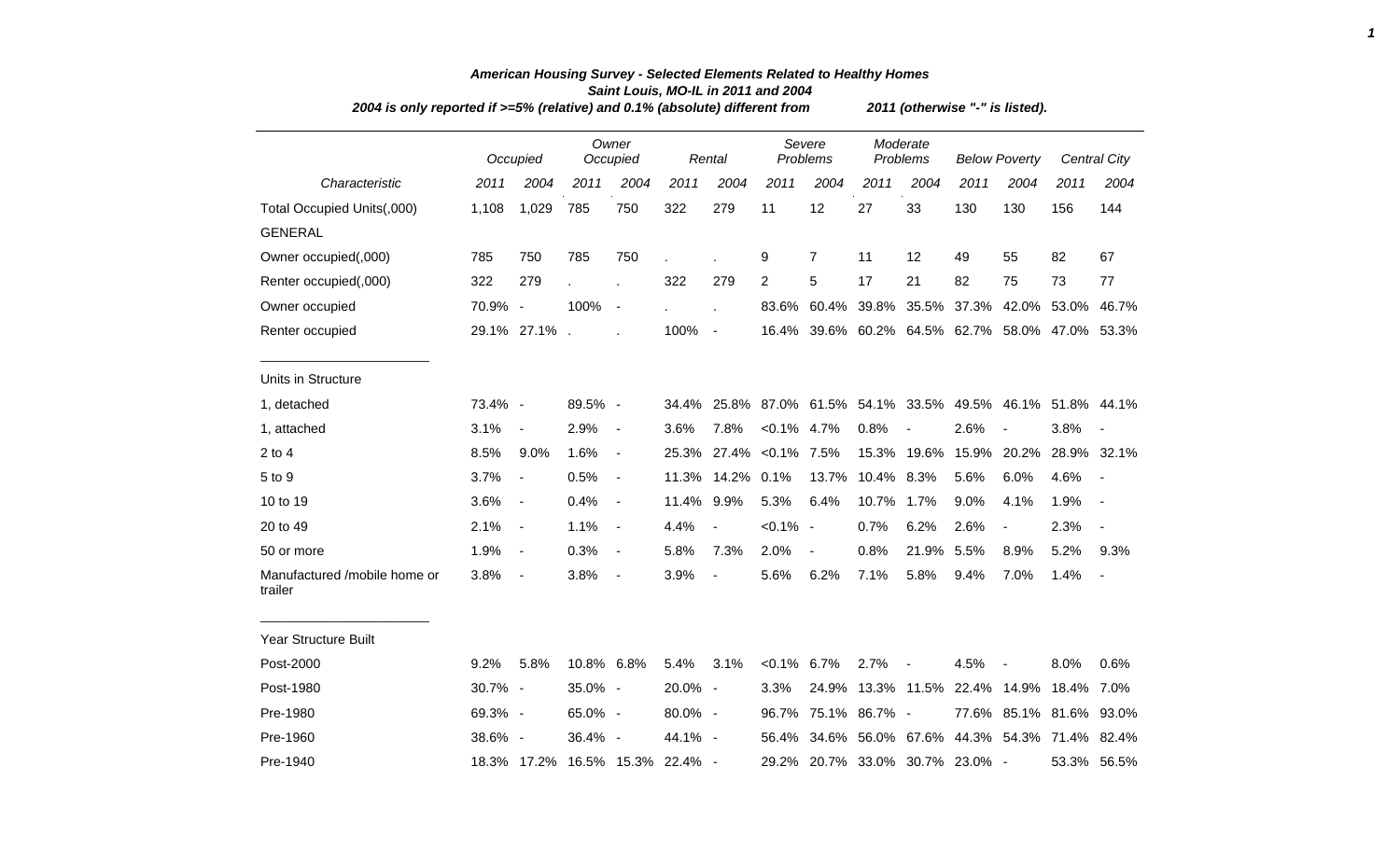|                                                             |         | Occupied                 |                     | Owner<br>Occupied |            | Rental           |                  | Severe<br>Problems |                                             | Moderate<br>Problems     |                | <b>Below Poverty</b>   |                | <b>Central City</b> |
|-------------------------------------------------------------|---------|--------------------------|---------------------|-------------------|------------|------------------|------------------|--------------------|---------------------------------------------|--------------------------|----------------|------------------------|----------------|---------------------|
| Characteristic                                              | 2011    | 2004                     | 2011                | 2004              | 2011       | 2004             | 2011             | 2004               | 2011                                        | 2004                     | 2011           | 2004                   | 2011           | 2004                |
| Foundation (for 1-unit not<br>manufactured)                 |         |                          |                     |                   |            |                  |                  |                    |                                             |                          |                |                        |                |                     |
| 1-Unit not manufactured(,000)                               | 848     | 779                      | 725                 | 686               | 122        | 94               | 9                | 8                  | 15                                          | 12                       | 68             | 65                     | 87             | 69                  |
| With a basement under all of<br>house                       | 75.3% - |                          | 76.6% -             |                   |            |                  |                  |                    | 67.7% 50.1% 71.0% 74.9% 79.0% 68.9% 66.9% - |                          |                |                        |                | 93.9% 87.5%         |
| With a basement under part of<br>house                      |         |                          | 10.7% 11.6% 11.5% - |                   | 5.6%       |                  | 10.7% 21.2% 7.2% |                    | 7.9%                                        | 9.2%                     | 11.4% 9.7%     |                        | 2.3%           | 9.1%                |
| With a crawl space                                          | 5.7%    | 7.2%                     | 5.1%                | 6.6%              | 9.7%       | 11.9% 5.0%       |                  | 3.5%               | 5.8%                                        | 10.4% 8.0%               |                | 6.9%                   | 0.8%           | $\sim$ $-$          |
| On a concrete slab                                          | 7.0%    | 6.5%                     | 5.5%                | 4.2%              |            | 16.1% 23.2% 2.8% |                  | 14.4% 5.9%         |                                             |                          |                | 11.5% 13.7% 10.7% 2.9% |                | $\sim$ $-$          |
| In some other way                                           | 1.3%    | $\overline{\phantom{a}}$ | 1.3%                | $\blacksquare$    | 0.9%       | $\sim$           | $< 0.1\%$ -      |                    | 1.5%                                        | $\overline{\phantom{a}}$ | $< 0.1\%$ 2.7% |                        | $< 0.1\%$ 0.9% |                     |
| <b>External Building Conditions(non</b><br>multiunit)       |         |                          |                     |                   |            |                  |                  |                    |                                             |                          |                |                        |                |                     |
| Sagging roof                                                | 1.8%    | $\blacksquare$           | 1.3%                | $\sim$ $\sim$     | 4.5%       | 5.0%             | 4.0%             |                    | 15.5% 27.4% 15.7% 6.2%                      |                          |                | 6.8%                   | $0.4\%$        |                     |
| Missing roofing material                                    | 3.1%    | $\sim$                   | $3.0\%$             | $\sim$            | 3.5%       | $\blacksquare$   | 4.0%             |                    | 16.3% 12.0% 16.3% 4.5%                      |                          |                | 7.5%                   | 3.9%           | $\sim$ $-$          |
| Hole in roof                                                | 1.1%    | $\sim$                   | $1.0\%$             | $\sim$ $-$        | 1.7%       | $\sim$ $-$       | 2.1%             |                    | 16.3% 20.9% 9.0%                            |                          | 1.5%           | 6.1%                   | 2.4%           | $\sim$              |
| Missing bricks, siding, other<br>outside wall material      | 1.9%    | $\sim$                   | $1.7% -$            |                   | 3.3%       | $\sim$ $-$       | 4.6%             | 6.4%               | 8.6%                                        | 12.7% 3.9%               |                | 5.9%                   | 2.7%           | $\sim$ $-$          |
| Sloping outside walls                                       | $0.8\%$ | $\overline{\phantom{a}}$ | $0.5% -$            |                   | 2.4%       | $\sim$ $-$       | 2.0%             | 10.0% 5.0%         |                                             | 14.4% 2.8%               |                | 6.1%                   | 0.6%           | $\sim$ $-$          |
| Boarded up windows                                          | 1.1%    | $\sim$                   | 1.2%                | $\sim$            | 0.9%       | $\blacksquare$   | $<0.1\%$ 3.5%    |                    | 5.3%                                        | 6.4%                     | 2.6%           | $\blacksquare$         | 2.4%           | $\sim$              |
| <b>Broken windows</b>                                       | 4.6%    | $\sim$                   | 4.4%                | $\sim$ $-$        | 5.7%       | 7.5%             |                  |                    | 19.9% 15.8% 31.2% 26.8% 12.2% 10.0% 9.8%    |                          |                |                        |                | 7.9%                |
| Bars on windows                                             | 3.5%    | $\sim$                   | 3.6%                | $\sim$            | 3.4%       | $\blacksquare$   | $< 0.1\%$ 5.8%   |                    | 3.4%                                        | 13.9% 2.1%               |                | 6.3%                   | $21.1\%$ -     |                     |
| Foundation crumbling or has open 7.0% 4.3%<br>crack or hole |         |                          | 6.3%                | 3.9%              | 11.0% 7.7% |                  |                  |                    | 30.5% 16.2% 36.5% 25.7% 12.3% 6.4%          |                          |                |                        | $9.1\%$        | 6.4%                |
| None of the above                                           | 81.6% - |                          | 82.2% -             |                   |            |                  |                  |                    | 78.0% 73.7% 63.2% 55.3% 36.3% -             |                          |                | 71.2% 67.1% 61.1% -    |                |                     |
| None of the above(excluding<br>bars)                        | 84.0% - |                          | 84.5% -             |                   |            |                  |                  |                    | 81.2% 76.1% 63.2% 58.6% 37.4% 43.8% 73.3% - |                          |                |                        | 77.6% -        |                     |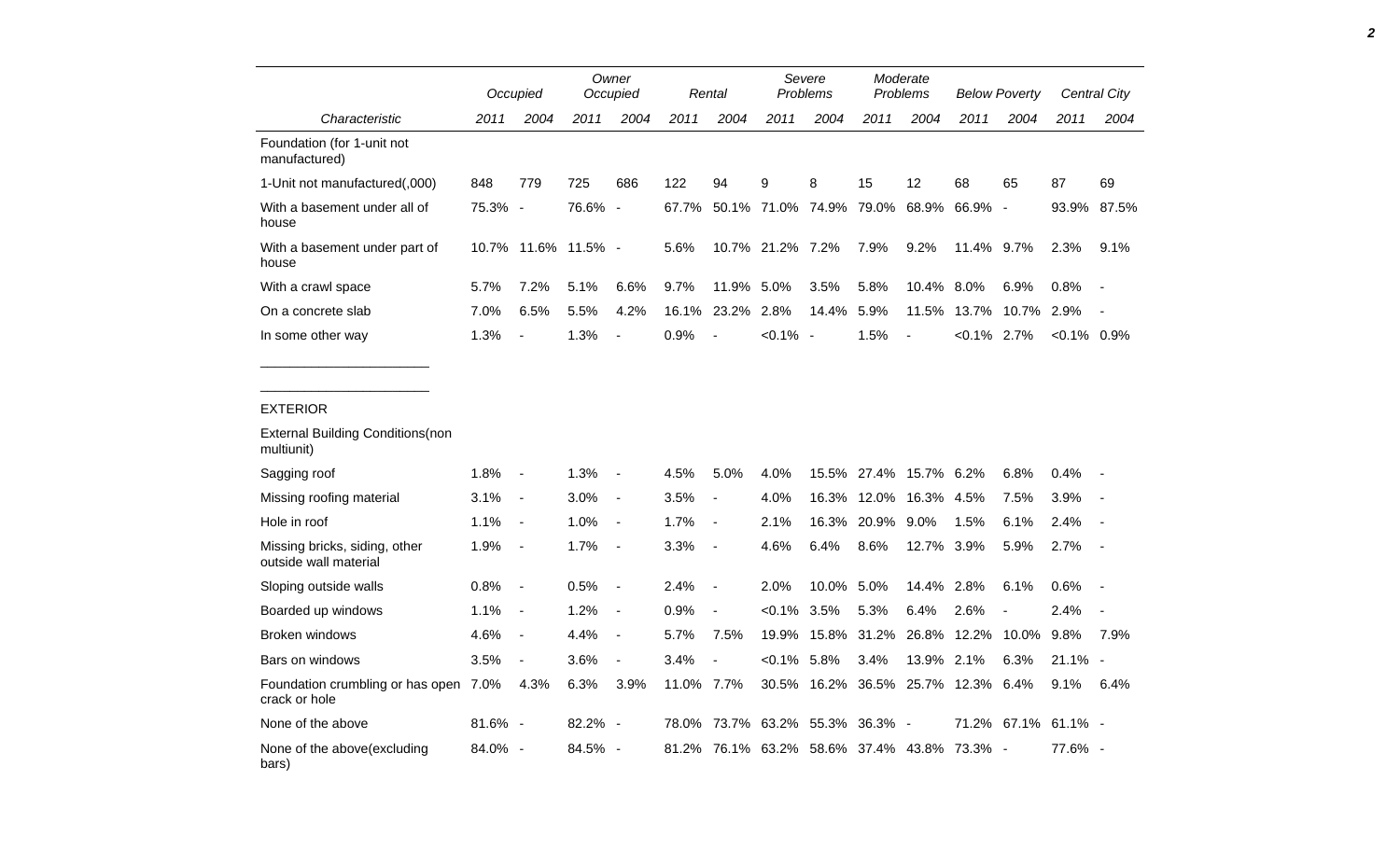|                                               |      | Occupied                                                            |      | Owner<br>Occupied        |       | Rental                   | Severe<br><b>Problems</b> |                            | Moderate<br>Problems |                  | <b>Below Poverty</b>         |                          |         | Central City             |
|-----------------------------------------------|------|---------------------------------------------------------------------|------|--------------------------|-------|--------------------------|---------------------------|----------------------------|----------------------|------------------|------------------------------|--------------------------|---------|--------------------------|
| Characteristic                                | 2011 | 2004                                                                | 2011 | 2004                     | 2011  | 2004                     | 2011                      | 2004                       | 2011                 | 2004             | 2011                         | 2004                     | 2011    | 2004                     |
| Water Leakage During Last 12<br><b>Months</b> |      |                                                                     |      |                          |       |                          |                           |                            |                      |                  |                              |                          |         |                          |
| With leakage from outside<br>structure        |      | 14.5% 21.8% 14.8% 23.2% 13.9% 18.3% 23.3% 36.7% 56.4% 46.9% 19.5% - |      |                          |       |                          |                           |                            |                      |                  |                              |                          |         | 15.4% 30.0%              |
| Roof                                          | 5.0% | 7.3%                                                                | 4.6% | 7.1%                     | 6.1%  | 7.8%                     | 2.8%                      | 18.2%                      |                      | 34.0% 30.1% 7.8% |                              | 10.5%                    | 5.0%    | 15.4%                    |
| <b>Basement leak</b>                          | 7.8% | 14.2%                                                               | 8.3% | 16.2%                    | 6.5%  | 8.9%                     | 23.3%                     | $\overline{\phantom{a}}$   | 23.7% -              |                  | 9.7%                         | 8.9%                     | 7.8%    | 17.3%                    |
| Walls, closed windows, or doors<br>leak       | 2.4% |                                                                     | 1.9% |                          | 3.5%  | $\blacksquare$           | 0.9%                      | 13.6%                      |                      | 15.1% 13.1% 5.3% |                              | 2.5%                     | 4.3%    | 5.3%                     |
| Other or Unknown exterior Leak                | 1.3% | $\blacksquare$                                                      | 1.3% | $\overline{\phantom{a}}$ | 1.2%  | $\sim$                   | $< 0.1\%$ 3.6%            |                            | 4.6%                 | 13.6% 2.4%       |                              | $\overline{\phantom{a}}$ | 2.2%    | $\overline{\phantom{a}}$ |
|                                               |      |                                                                     |      |                          |       |                          |                           |                            |                      |                  |                              |                          |         |                          |
| <b>INTERIOR</b>                               |      |                                                                     |      |                          |       |                          |                           |                            |                      |                  |                              |                          |         |                          |
| Damage                                        |      |                                                                     |      |                          |       |                          |                           |                            |                      |                  |                              |                          |         |                          |
| Holes in floors                               | 1.0% |                                                                     | 0.6% |                          | 1.9%  |                          | $< 0.1\%$ 5.3%            |                            |                      | 25.5% 12.3% 2.5% |                              |                          | 2.1%    |                          |
| Open cracks or holes                          | 4.9% | $\blacksquare$                                                      | 4.0% | $\overline{\phantom{a}}$ | 7.1%  | $\blacksquare$           | 19.5%                     |                            | 16.3% 57.6% 32.5%    |                  | 6.9%                         | 9.4%                     | 8.9%    | 10.2%                    |
| Broken plaster or peeling paint               | 1.6% | $\blacksquare$                                                      | 1.4% | $\overline{\phantom{a}}$ | 2.0%  | $\overline{\phantom{a}}$ |                           | $< 0.1\%$ 11.5% 21.8% -    |                      |                  | 2.9%                         |                          | 4.3%    | 5.7%                     |
| Water Leakage During Last 12<br><b>Months</b> |      |                                                                     |      |                          |       |                          |                           |                            |                      |                  |                              |                          |         |                          |
| With leakage from inside structure 8.0%       |      | 8.8%                                                                | 6.6% | 7.2%                     | 11.4% | 12.9% 0.9%               |                           |                            |                      |                  | 29.6% 42.3% 36.8% 10.6% 9.7% |                          | 10.4% - |                          |
| Fixtures backed up or overflowed              | 1.8% | $\blacksquare$                                                      | 1.7% | $\overline{\phantom{a}}$ | 2.1%  |                          | $< 0.1\%$                 |                            | 16.1% 12.5%          | 17.2%            | 4.0%                         |                          | 1.7%    | $\overline{\phantom{a}}$ |
| Pipes leaked                                  | 2.8% | $\overline{\phantom{a}}$                                            | 2.1% | $\overline{\phantom{a}}$ | 4.5%  | 6.7%                     | 0.9%                      | 10.8%                      | 13.2%                | 22.5%            | 2.8%                         | $\overline{\phantom{a}}$ | 4.5%    | 5.7%                     |
| Broken water heater                           | 0.4% | $\overline{\phantom{a}}$                                            | 0.4% | $\overline{\phantom{a}}$ | 0.5%  | $\blacksquare$           | $< 0.1\%$ -               |                            | 2.1%                 |                  | 0.2%                         | $\blacksquare$           | 0.2%    |                          |
| Other or Unknown                              | 3.3% | $\overline{\phantom{a}}$                                            | 2.6% |                          | 5.1%  | 3.4%                     |                           | $< 0.1\%$ 14.5% 16.1% 9.4% |                      |                  | 3.8%                         |                          | 5.1%    | 2.5%                     |

Rodents

Signs of rats in last 3 mon.  $0.4\%$  - 0.6% - 0.1% - <0.1% 5.7% 0.7% - 0.1% - 1.2% -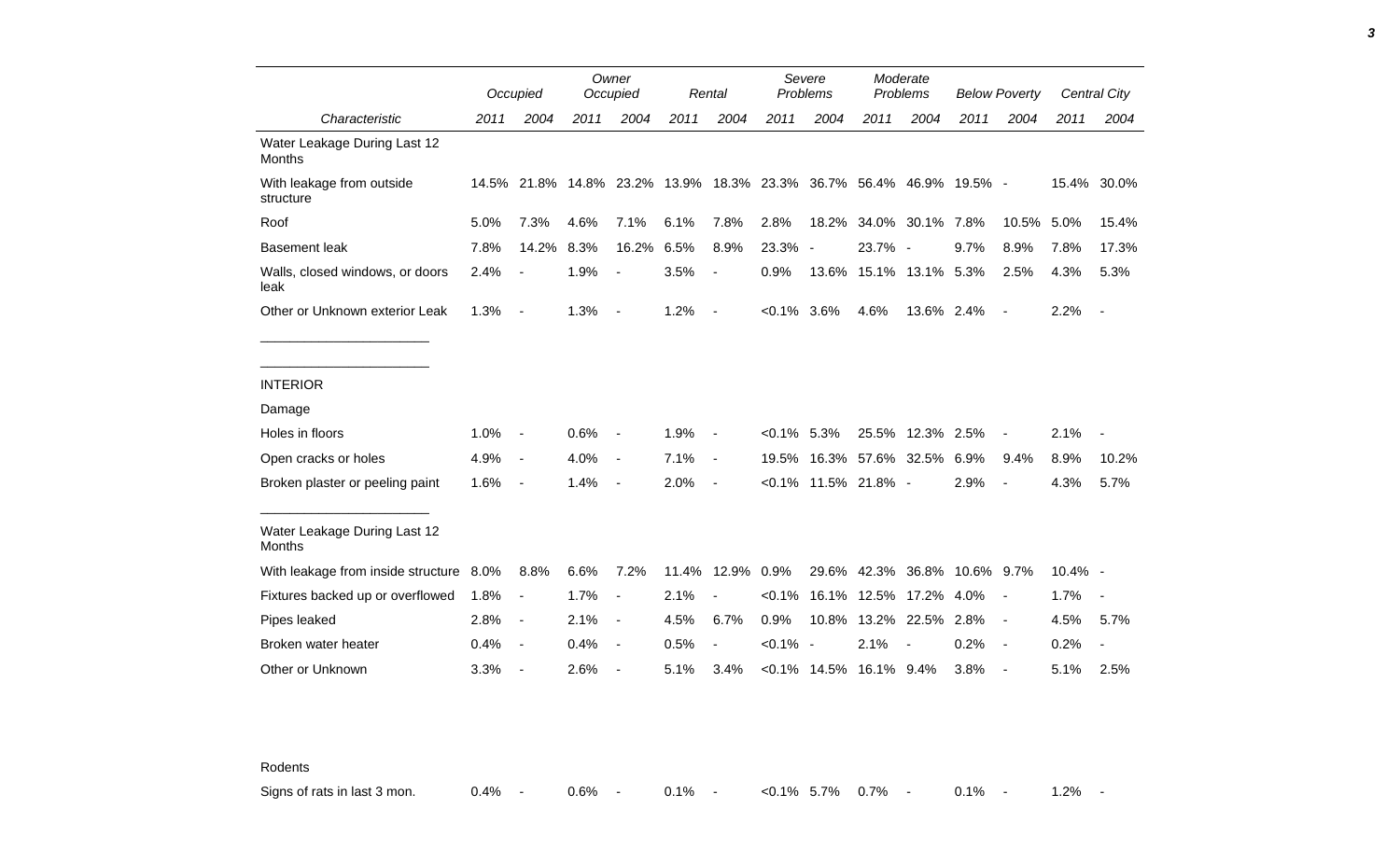|                                                           |             | Occupied                 |                   | Owner<br>Occupied            |      | Rental                   |                | Severe<br>Problems | Moderate<br>Problems |                          | <b>Below Poverty</b> |                          |             | Central City             |
|-----------------------------------------------------------|-------------|--------------------------|-------------------|------------------------------|------|--------------------------|----------------|--------------------|----------------------|--------------------------|----------------------|--------------------------|-------------|--------------------------|
| Characteristic                                            | 2011        | 2004                     | 2011              | 2004                         | 2011 | 2004                     | 2011           | 2004               | 2011                 | 2004                     | 2011                 | 2004                     | 2011        | 2004                     |
| Signs of mice in last 3 mon.                              | 11.4%       | 5.1%                     | 12.4%             | 4.6%                         | 8.9% | 6.6%                     | 2.1%           | 11.5%              | 20.7%                | 8.1%                     | 14.2%                | 6.7%                     | 15.0% 9.4%  |                          |
| Signs of rodents, not sure which<br>kind in last 3 mon.   | 0.1%        | $\overline{\phantom{a}}$ | 0.1%              |                              | 0.2% |                          | $< 0.1\%$ -    |                    | 0.7%                 |                          | 0.3%                 | $\overline{\phantom{a}}$ | 0.5%        | $\overline{\phantom{a}}$ |
| Electrical                                                |             |                          |                   |                              |      |                          |                |                    |                      |                          |                      |                          |             |                          |
| No electrical wiring                                      | $< 0.1\%$ - |                          | $< 0.1\%$ -       |                              | 0.1% | $\overline{\phantom{a}}$ | $< 0.1\%$ -    |                    | $< 0.1\%$ -          |                          | $< 0.1\%$ -          |                          | 0.1%        |                          |
| Exposed wiring                                            | 1.2%        | $\overline{\phantom{a}}$ | 1.1%              | $\blacksquare$               | 1.4% | $\blacksquare$           | 2.4%           | $\blacksquare$     | 4.0%                 | $\overline{\phantom{a}}$ | 2.5%                 | $\sim$                   | 0.2%        | $\sim$                   |
| Rooms without electric outlets                            | 1.1%        | $\overline{\phantom{a}}$ | 1.2%              |                              | 0.7% |                          | 21.4%          | 8.5%               | 3.6%                 | 6.3%                     | 2.2%                 | $\overline{\phantom{a}}$ | 0.6%        |                          |
| Fuses/breakers blown in last 3<br>mon.                    | 9.2%        | 11.9%                    | 8.8%              | 11.5%                        | 9.9% | 13.0%                    | 4.4%           | 27.9%              | 34.6%                | 19.9%                    | $11.2\%$ -           |                          |             | 10.7% 13.5%              |
| Sanitation                                                |             |                          |                   |                              |      |                          |                |                    |                      |                          |                      |                          |             |                          |
| Lacking complete kitchen facilities                       | 0.9%        | $\overline{a}$           | 0.4%              |                              | 2.0% | 5.3%                     | $<0.1\%$       | 2.7%               |                      | 36.1% 55.0%              | 1.0%                 | 6.3%                     | 1.0%        | 7.6%                     |
| Lacking some or all plumbing<br>facilities                | 0.9%        | $\overline{\phantom{a}}$ | 1.1%              | $\overline{\phantom{a}}$     | 0.5% | $\overline{a}$           |                | 92.6% 35.8%        | $< 0.1\%$ -          |                          | 3.7%                 | $\blacksquare$           | 0.3%        | $\overline{\phantom{a}}$ |
| Water not safe to drink                                   | 2.7%        | $\overline{\phantom{a}}$ | 2.6%              | $\overline{\phantom{a}}$     | 2.9% | 5.6%                     | 18.6%          | 9.0%               | 3.3%                 | 8.6%                     | 4.5%                 | 5.4%                     | 2.5%        |                          |
| Water stoppage in last 3 mon.                             | 2.5%        | $\blacksquare$           | 2.3%              | $\qquad \qquad \blacksquare$ | 3.0% | $\blacksquare$           | 2.0%           | 9.2%               | 5.4%                 | 8.0%                     | 6.6%                 | 4.1%                     | 2.2%        |                          |
| No flush toilets working some time<br>in last 3 mon.      | 0.9%        | $\blacksquare$           | 0.5%              | $\blacksquare$               | 1.9% | $\blacksquare$           | $< 0.1\%$      | 4.3%               | 7.0%                 | 11.1%                    | 1.2%                 | 5.3%                     | 0.4%        |                          |
| With sewage disposal<br>breakdowns in last 3 mon.         | 0.9%        | $\overline{a}$           | 0.8%              |                              | 1.2% | $\overline{\phantom{a}}$ | $< 0.1\%$ 4.3% |                    | 6.9%                 | $\sim$                   | 0.6%                 | $\blacksquare$           | 0.8%        | 6.1%                     |
| Septic tank, cesspool, chemical<br>toilet                 | 8.7%        |                          | 10.7% 10.8% 13.6% |                              | 3.5% | $\overline{\phantom{a}}$ | 3.9%           | $\blacksquare$     | 12.1% 2.8%           |                          | 7.1%                 | 5.0%                     | $< 0.1\%$ - |                          |
| With septic tank or cesspool<br>breakdowns in last 3 mon. | 0.1%        |                          | 0.2%              |                              | 0.1% | $\blacksquare$           | $< 0.1\%$ -    |                    | $< 0.1\%$ -          |                          | $< 0.1\%$ -          |                          | $< 0.1\%$ - |                          |

## HEATING/FUEL

## Main Heating Equipment

Warm-air furnace **92.7% - 93.7% - 93.7% - 90.3% 85.0% 90.8%** 78.6% 78.8% 68.5% 87.9% 82.3% 90.2% 76.7%

*4*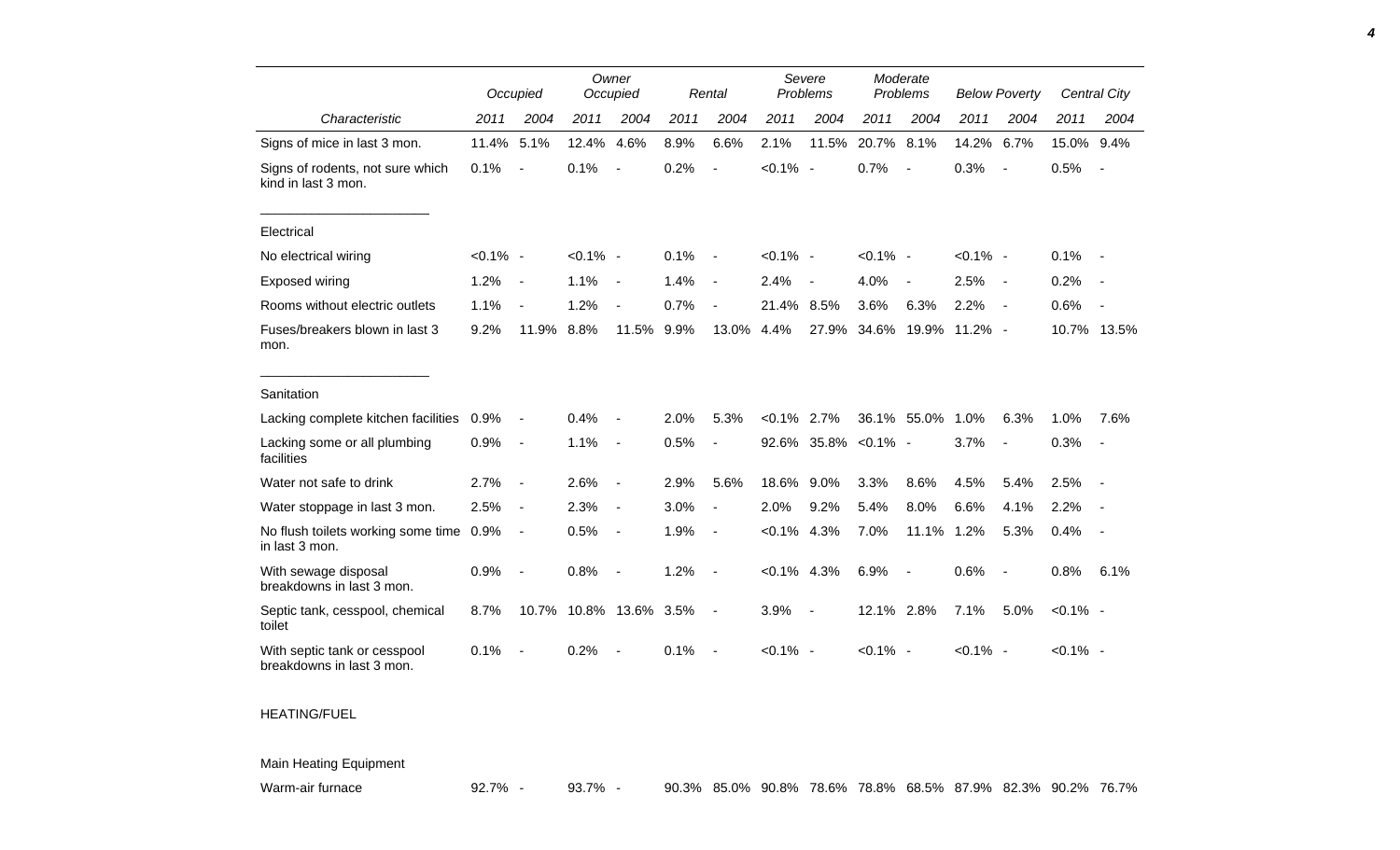|                                                         |             | Occupied                     |                                 | Owner<br>Occupied        |             | Rental                   | Severe<br>Problems |                     | Moderate<br>Problems |                          | <b>Below Poverty</b> |                                                 |                | <b>Central City</b>      |
|---------------------------------------------------------|-------------|------------------------------|---------------------------------|--------------------------|-------------|--------------------------|--------------------|---------------------|----------------------|--------------------------|----------------------|-------------------------------------------------|----------------|--------------------------|
| Characteristic                                          | 2011        | 2004                         | 2011                            | 2004                     | 2011        | 2004                     | 2011               | 2004                | 2011                 | 2004                     | 2011                 | 2004                                            | 2011           | 2004                     |
| Steam or hot water system                               | 2.5%        | $\overline{\phantom{a}}$     | 2.4%                            | $\overline{\phantom{a}}$ | 2.5%        | 5.5%                     | 3.6%               | 12.2%               | 7.1%                 | 14.3%                    | 1.1%                 | 7.0%                                            | 6.6%           | 12.9%                    |
| Electric heat pump                                      | 2.1%        | $\overline{\phantom{a}}$     | 2.4%                            | $\overline{\phantom{a}}$ | 1.3%        | $\overline{\phantom{a}}$ | $< 0.1\%$ 2.6%     |                     | $< 0.1\%$ 1.8%       |                          | 1.7%                 | $\overline{\phantom{a}}$                        | 0.1%           | $\blacksquare$           |
| Built-in electric units                                 | 1.3%        | $\blacksquare$               | 0.4%                            | $\blacksquare$           | 3.5%        | $\blacksquare$           | $< 0.1\%$ 2.4%     |                     | 2.7%                 |                          | 4.4%                 | $\overline{\phantom{a}}$                        | 1.6%           | $\overline{\phantom{a}}$ |
| Floor, wall, or other built-in hot air<br>without ducts | 0.7%        | $\overline{\phantom{a}}$     | 0.5%                            | $\blacksquare$           | 1.1%        | $\blacksquare$           | $< 0.1\%$ 1.9%     |                     | $< 0.1\%$ 7.3%       |                          | 2.2%                 | $\overline{\phantom{a}}$                        | 0.8%           | $\overline{\phantom{a}}$ |
| Room heaters with flue                                  | 0.2%        | $\sim$ $-$                   | 0.1%                            | $\overline{\phantom{a}}$ | 0.2%        | $\sim$                   | $< 0.1\%$ -        |                     | 0.9%                 | $\overline{\phantom{a}}$ | 0.4%                 | $\sim$ $-$                                      | 0.4%           | $\sim$                   |
| Room heaters without flue                               | $< 0.1\%$ - |                              | 0.1%                            | $\overline{\phantom{a}}$ | $< 0.1\%$ - |                          | $< 0.1\%$ -        |                     | 1.5%                 | $\overline{\phantom{a}}$ | $< 0.1\%$ -          |                                                 | 0.1%           | $\overline{\phantom{a}}$ |
| Portable electric heaters                               | 0.4%        | $\qquad \qquad \blacksquare$ | 0.2%                            | $\blacksquare$           | 0.9%        | $\blacksquare$           | 5.6%               | 2.3%                | 8.1%                 | 0.7%                     | 1.7%                 | $\blacksquare$                                  | 0.1%           | $\overline{\phantom{a}}$ |
| <b>Stoves</b>                                           | 0.1%        | $\overline{\phantom{a}}$     | 0.1%                            | $\overline{\phantom{a}}$ | 0.1%        | $\blacksquare$           | $< 0.1\%$ -        |                     | $< 0.1\%$ -          |                          | 0.2%                 | $\blacksquare$                                  | $< 0.1\%$ -    |                          |
| Fireplace with inserts                                  | $< 0.1\%$ - |                              | 0.1%                            | $\blacksquare$           | $< 0.1\%$ - |                          | $< 0.1\%$ -        |                     | 0.9%                 | $\sim$ $-$               | $< 0.1\%$ -          |                                                 | $< 0.1\%$ -    |                          |
| Other                                                   | $0.1\%$ -   |                              | $< 0.1\%$ -                     |                          | $0.2\%$ -   |                          | $< 0.1\%$ -        |                     | $< 0.1\%$ -          |                          | $0.3\%$ -            |                                                 | $< 0.1\%$ 0.4% |                          |
| No heating equipment                                    | $< 0.1\%$ - |                              | $< 0.1\%$ -                     |                          | $< 0.1\%$ - |                          | $< 0.1\%$ -        |                     | $< 0.1\%$ 0.9%       |                          | $< 0.1\%$ -          |                                                 | $< 0.1\%$ 0.2% |                          |
| <b>Water Heating Fuel</b>                               |             |                              |                                 |                          |             |                          |                    |                     |                      |                          |                      |                                                 |                |                          |
| Electricity                                             | 30.7% -     |                              | 26.2% -                         |                          | 41.4% -     |                          | 11.9%              |                     | 35.8% 42.2% 40.0%    |                          |                      | 42.6% 33.8% 19.8% 16.4%                         |                |                          |
| Gas, LP/bottled gas                                     | 69.1% -     |                              | 73.5% -                         |                          | 58.4% -     |                          |                    | 88.1% 64.2% 57.1% - |                      |                          | 57.2%                |                                                 | 66.0% 80.0% -  |                          |
| Fuel oil                                                | $< 0.1\%$ - |                              | $< 0.1\%$ -                     |                          | $< 0.1\%$ - |                          | $< 0.1\%$ -        |                     | $< 0.1\%$ -          |                          | 0.2%                 | $\blacksquare$                                  | $< 0.1\%$ -    |                          |
| Kerosene or other liquid fuel                           | $< 0.1\%$ - |                              | $< 0.1\%$ -                     |                          | $< 0.1\%$ - |                          | $< 0.1\%$ -        |                     | $< 0.1\%$ -          |                          | $< 0.1\%$ -          |                                                 | $< 0.1\%$ -    |                          |
| Other                                                   | 0.2%        | $\overline{\phantom{a}}$     | 0.2%                            | $\overline{\phantom{a}}$ | 0.1%        | $\sim$                   | $< 0.1\%$ -        |                     | 0.7%                 | $\overline{\phantom{a}}$ | $< 0.1\%$ 0.2%       |                                                 | 0.3%           | $\sim$                   |
| Clothes Dryer(,000)                                     | 954         | 876                          | 764                             | 726                      | 190         | 150                      | 9                  | 10                  | 21                   | 16                       | 90                   | 81                                              | 110            | 97                       |
| Have Clothes Dryer                                      | 86.2% -     |                              | 97.3% -                         |                          | 59.0%       | 53.7%                    | 83.0%              | $\blacksquare$      | 75.4%                | 48.5%                    | 69.1%                | 62.0%                                           | 70.9% -        |                          |
| Electricity                                             | 74.2% -     |                              | 72.7% -                         |                          | 80.3% -     |                          |                    | 71.7% 67.0%         |                      |                          |                      | 81.7% 75.9% 81.3% 75.0% 64.3% -                 |                |                          |
| Gas, LP gas (liquid propane)                            |             |                              | 25.7% 27.8% 27.3% 29.7% 19.4% - |                          |             |                          |                    |                     |                      |                          |                      | 28.3% 33.0% 18.3% 24.1% 18.7% 25.0% 35.3% 37.3% |                |                          |

Heating Problems

\_\_\_\_\_\_\_\_\_\_\_\_\_\_\_\_\_\_\_\_\_\_\_

Uncomfortably cold for 24 hours or more last winter 6.5% 6.0% 5.6% 4.2% 8.9% 11.7% 11.4% 62.8% 28.0% 20.1% 11.2% 13.5% 6.5% 13.7%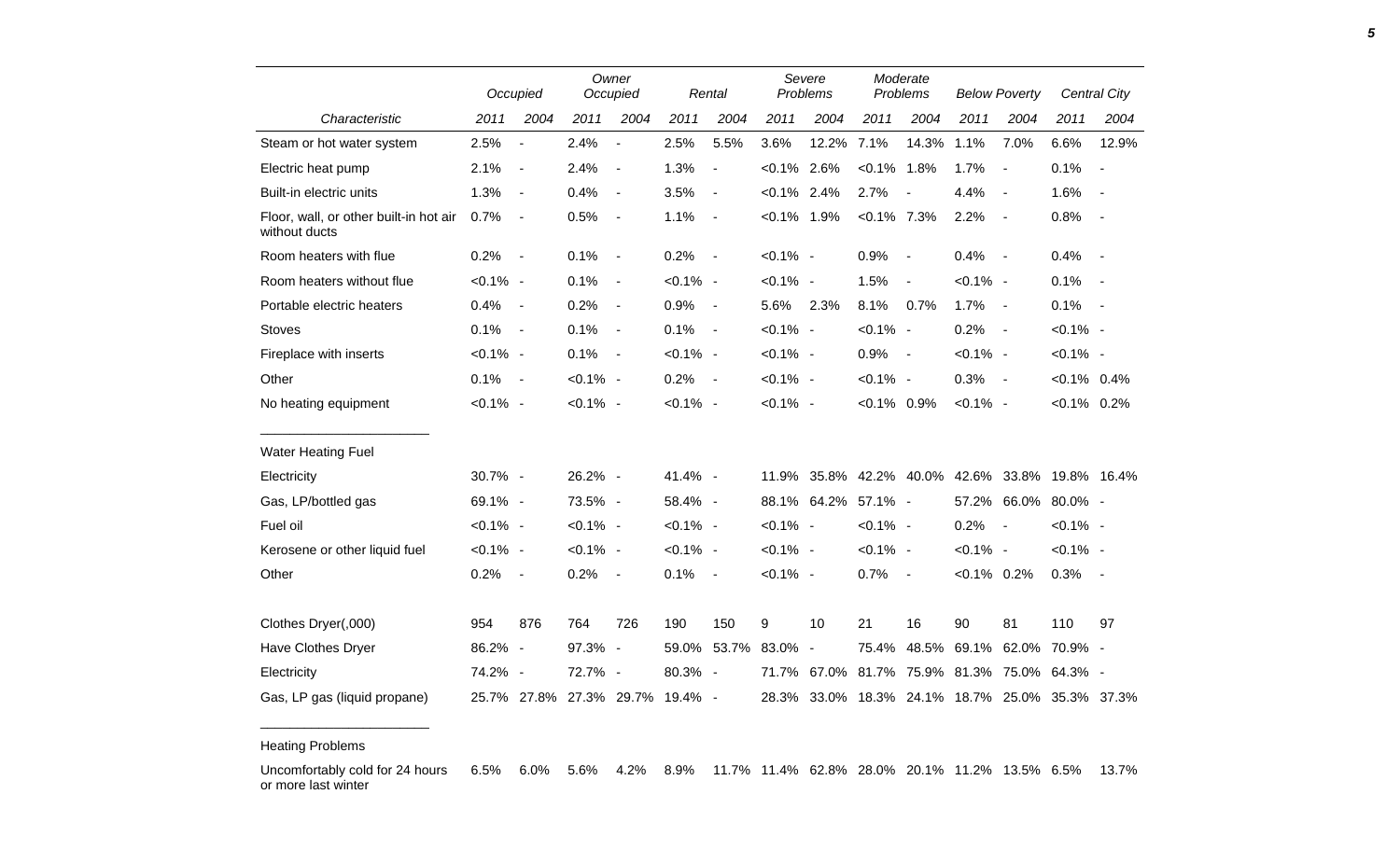|                                      |             | Occupied                 |             | Owner<br>Occupied        |                | Rental                   |                | Severe<br>Problems   |                | Moderate<br>Problems     |                | <b>Below Poverty</b>     |                | Central City             |
|--------------------------------------|-------------|--------------------------|-------------|--------------------------|----------------|--------------------------|----------------|----------------------|----------------|--------------------------|----------------|--------------------------|----------------|--------------------------|
| Characteristic                       | 2011        | 2004                     | 2011        | 2004                     | 2011           | 2004                     | 2011           | 2004                 | 2011           | 2004                     | 2011           | 2004                     | 2011           | 2004                     |
| Heating equipment breakdowns         | 2.0%        | $\blacksquare$           | 1.8%        | $\blacksquare$           | 2.3%           | $\sim$                   | 8.3%           | 54.5%                | 3.7%           | 6.0%                     | 3.2%           | $\blacksquare$           | 2.2%           | 5.9%                     |
| Other causes                         | 4.0%        | $\overline{\phantom{a}}$ | 3.7%        | $\overline{\phantom{a}}$ | 4.8%           | 6.3%                     | 4.0%           | 5.3%                 | 21.4%          | 10.0%                    | 7.2%           | $\overline{\phantom{a}}$ | 3.5%           | 6.3%                     |
| Utility interruption                 | 1.5%        | $\blacksquare$           | 1.7%        | $\sim$                   | 1.0%           | $\blacksquare$           | 2.2%           | $\blacksquare$       | 5.2%           | 0.8%                     | 1.6%           | $\blacksquare$           | 0.4%           | $\overline{\phantom{a}}$ |
| Inadequate heating capacity          | 0.5%        | $\overline{\phantom{a}}$ | 0.4%        | $\blacksquare$           | 0.7%           | $\blacksquare$           | $< 0.1\%$ -    |                      | 5.2%           | 2.1%                     | 0.8%           | $\blacksquare$           | 0.4%           | $\overline{\phantom{a}}$ |
| Inadequate insulation                | 0.8%        | $\blacksquare$           | 0.6%        | $\overline{\phantom{a}}$ | 1.2%           | $\blacksquare$           | $< 0.1\%$ -    |                      | 6.8%           | 3.4%                     | 1.6%           | $\blacksquare$           | 0.6%           | $\blacksquare$           |
| Cost of heating                      | 0.8%        | $\overline{\phantom{a}}$ | 0.8%        | $\overline{\phantom{a}}$ | 0.7%           | $\blacksquare$           | $< 0.1\%$ -    |                      | 7.3%           | 1.0%                     | 3.4%           | $\overline{\phantom{a}}$ | 0.2%           | $\overline{\phantom{a}}$ |
| Other                                | 1.0%        | $\overline{\phantom{a}}$ | 0.7%        | $\overline{\phantom{a}}$ | 1.6%           | $\overline{\phantom{a}}$ | 1.8%           | 5.3%                 | 1.5%           |                          | 0.6%           | $\overline{a}$           | 1.9%           | $\overline{\phantom{a}}$ |
| SELECTED PHYSICAL<br><b>PROBLEMS</b> |             |                          |             |                          |                |                          |                |                      |                |                          |                |                          |                |                          |
| Severe Physical Problems(,000)       | 11          | 12                       | 9           | $\overline{7}$           | $\overline{c}$ | $\,$ 5 $\,$              | 11             | 12                   |                |                          | 5              | $\overline{2}$           | $\,0\,$        | $\overline{c}$           |
| Severe physical problems             | 1.0%        | $\blacksquare$           | 1.1%        | $\blacksquare$           | 0.5%           | $\blacksquare$           | 100%           | $\blacksquare$       |                |                          | 3.9%           | $\overline{\phantom{a}}$ | 0.3%           | $\blacksquare$           |
| Plumbing                             | 0.9%        | $\overline{\phantom{a}}$ | 1.1%        | $\sim$                   | 0.5%           | $\blacksquare$           | 92.6%          | 35.8%.               |                |                          | 3.7%           | $\blacksquare$           | 0.3%           | $\blacksquare$           |
| Heating                              | 0.1%        | $\overline{\phantom{a}}$ | 0.1%        | $\sim$ $-$               | 0.1%           | $\blacksquare$           | 8.3%           | 54.5%.               |                |                          | 0.2%           | $\sim$                   | $< 0.1\%$ 0.8% |                          |
| Electric                             | $< 0.1\%$ - |                          | $< 0.1\%$ - |                          | $< 0.1\%$ -    |                          | $< 0.1\%$ 4.4% |                      | $\overline{a}$ |                          | $< 0.1\%$ -    |                          | $< 0.1\%$ -    |                          |
| Hallways                             | $< 0.1\%$ - |                          | $< 0.1\%$ - |                          | $< 0.1\%$ -    |                          | $< 0.1\%$ -    |                      |                |                          | $< 0.1\%$ -    |                          | $< 0.1\%$ -    |                          |
| Upkeep                               | $< 0.1\%$ - |                          | $< 0.1\%$ - |                          | $< 0.1\%$ -    |                          | $< 0.1\%$ 5.3% |                      | ä,             |                          | $< 0.1\%$ 0.3% |                          | $< 0.1\%$ 0.2% |                          |
| Moderate Physical<br>Problems(,000)  | 27          | 33                       | 11          | 12                       | 17             | 21                       |                | $\ddot{\phantom{a}}$ | 27             | 33                       | 5              | 14                       | $\overline{7}$ | 18                       |
| Moderate physical problems           | 2.5%        | $\overline{\phantom{a}}$ | 1.4%        | $\blacksquare$           | 5.1%           | 7.6%                     | $\mathbf{r}$   | ä,                   | 100%           | $\overline{\phantom{a}}$ | 4.1%           | 10.4% 4.6%               |                | 12.2%                    |
| Plumbing                             | 0.1%        | $\overline{\phantom{a}}$ | 0.1%        | $\overline{\phantom{a}}$ | 0.2%           |                          |                | ä,                   | 3.9%           | 5.3%                     | $< 0.1\%$ 0.7% |                          | 0.3%           | $\overline{\phantom{a}}$ |
| Heating                              | $< 0.1\%$ - |                          | 0.1%        | $\overline{\phantom{a}}$ | $< 0.1\%$ -    |                          |                | ä,                   | 1.5%           | $\blacksquare$           | $< 0.1\%$ -    |                          | 0.1%           | $\blacksquare$           |
| Upkeep                               | 0.9%        | $\overline{\phantom{a}}$ | 0.4%        | $\sim$ $-$               | 2.0%           | 5.1%                     | $\mathcal{L}$  | ä,                   |                | 36.1% 55.0%              | 1.0%           | 6.1%                     | 1.0%           | 7.3%                     |
| Hallways                             | $< 0.1\%$ - |                          | $< 0.1\%$ - |                          | $< 0.1\%$      | 0.4%                     |                |                      | $< 0.1\%$ 3.6% |                          | $< 0.1\%$ 0.5% |                          | $< 0.1\%$ 0.6% |                          |
| Kitchen                              | 1.5%        | $\overline{\phantom{a}}$ | 0.9%        | $\overline{\phantom{a}}$ | 2.9%           | $\overline{\phantom{a}}$ |                |                      |                | 59.3% 41.5% 3.1%         |                | $\blacksquare$           | 3.2%           | $\blacksquare$           |

\_\_\_\_\_\_\_\_\_\_\_\_\_\_\_\_\_\_\_\_\_\_\_